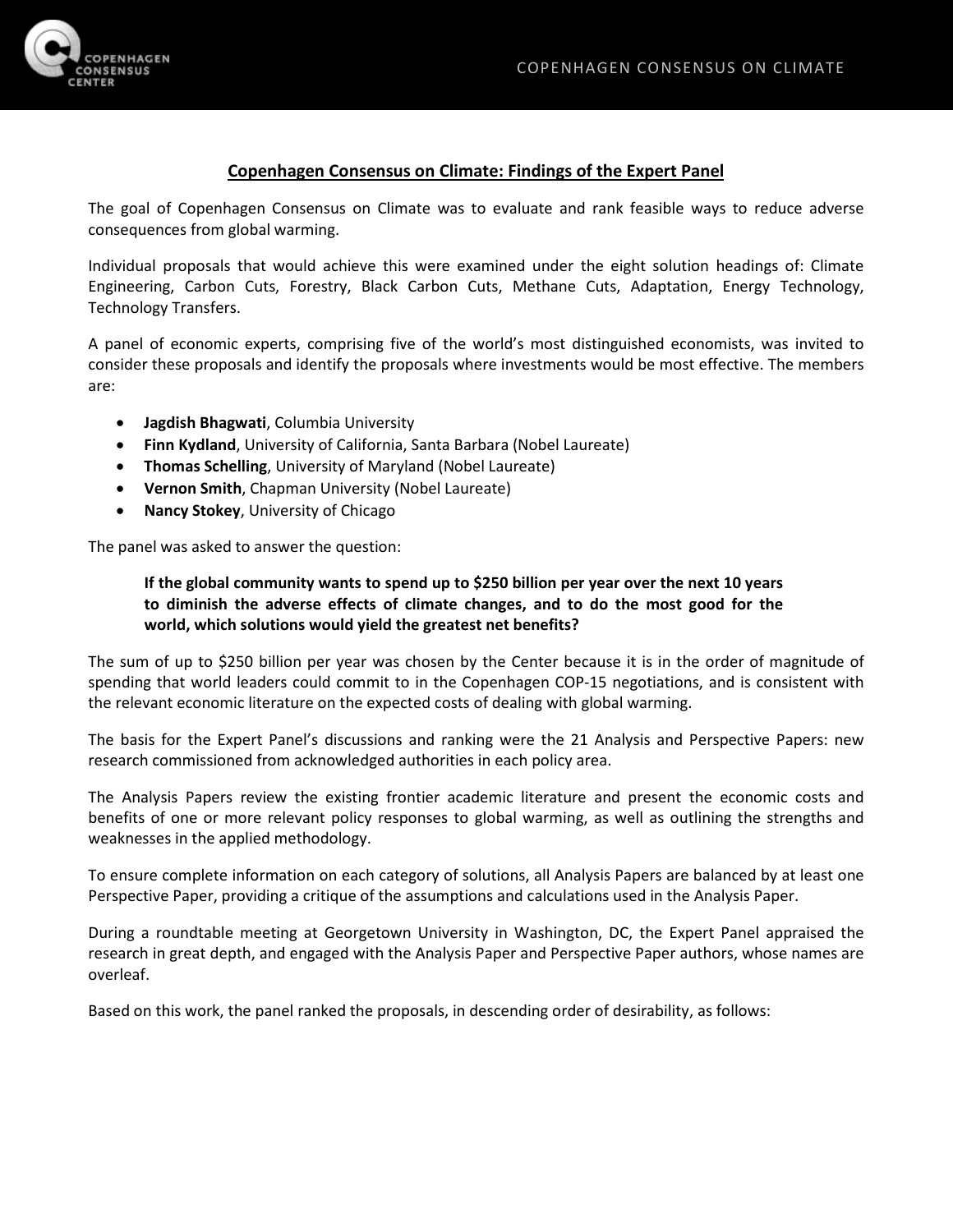

## The Ranking

| <b>RATING</b> |                | <b>SOLUTION</b>                                 | <b>CATEGORY</b>             |
|---------------|----------------|-------------------------------------------------|-----------------------------|
| "Very Good"   | 1              | <b>Marine Cloud Whitening Research</b>          | <b>Climate Engineering</b>  |
|               | $\overline{2}$ | <b>Energy R&amp;D</b>                           | <b>Technology</b>           |
|               | 3              | <b>Stratospheric Aerosol Insertion Research</b> | <b>Climate Engineering</b>  |
|               | 4              | <b>Carbon Storage Research</b>                  | <b>Technology</b>           |
| "Good"        | 5              | <b>Planning for Adaptation</b>                  | <b>Adaptation</b>           |
|               | 6              | <b>Research into Air Capture</b>                | <b>Climate Engineering</b>  |
| "Fair"        | $\overline{ }$ | <b>Technology Transfers</b>                     | <b>Technology Transfers</b> |
|               | 8              | <b>Expand and Protect Forests</b>               | Forestry                    |
|               | 9              | <b>Stoves in Developing Nations</b>             | <b>Cut Black Carbon</b>     |
| "Poor"        | 10             | <b>Methane Reduction Portfolio</b>              | <b>Cut Methane</b>          |
|               | 11             | <b>Diesel Vehicle Emissions</b>                 | <b>Cut Black Carbon</b>     |
|               | 12             | \$20 OECD Carbon Tax                            | <b>Cut Carbon</b>           |
| "Very Poor"   | 13             | \$0.50 Global $CO2$ Tax                         | <b>Cut Carbon</b>           |
|               | 14             | \$3 Global CO <sub>2</sub> Tax                  | <b>Cut Carbon</b>           |
|               | 15             | \$68 Global $CO2$ Tax                           | <b>Cut Carbon</b>           |

In ordering the proposals, the panel was guided predominantly by consideration of economic costs and benefits. The panel acknowledged the difficulties that cost-benefit analysis must overcome, both in principle and as a practical matter, but agreed that the cost-benefit approach was an indispensable organizing method.

In setting priorities, the panel took account of the strengths and weaknesses of the specific costbenefit appraisals under review.

For some proposals, the panel found that information was too sparse to allow a judgment to be made. These proposals, some of which may prove after further study to be valuable, were therefore excluded from the ranking.

Each expert assigned his or her own ranking to the proposals. The individual rankings, together with commentaries prepared by each expert, will be published by Cambridge University Press in a book along with all of the new research. The research material has already been placed in the public domain, and is available at www.fixtheclimate.com. The panel's ranking was calculated by taking the median of individual rankings. The panel jointly endorses the median ordering as representing their agreed view.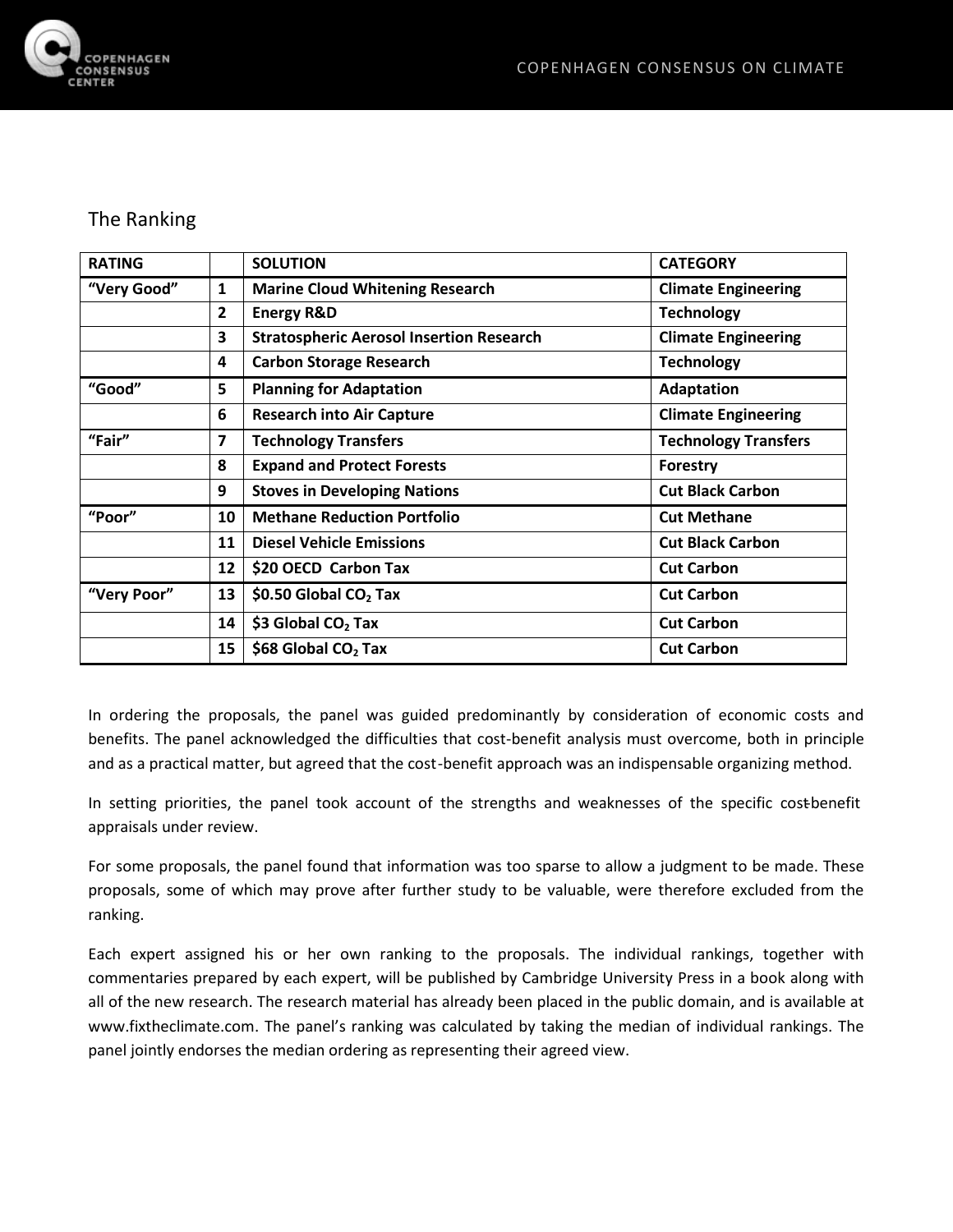

If one calculates the total cost of the 'Very Good' and 'Good' solutions, the expenditure proposed by the Copenhagen Consensus runs to around \$110 billion a year from 2010-2020.

## Notes on Solution Categories

**Climate Engineering:** The Expert Panel highly recommends research into climate engineering strategies. Of the strategies that the Expert Panel considered, solar radiation management methods – especially marine cloud whitening – appear to show the greatest promise. The Expert Panel notes that, compared with other solution categories, geo-engineering reduces the risk of 'pork barrel politics' and lowers transaction costs. In the case of a low-probability, high-impact situation, climate engineering could play a crucial role because of its speed. The Expert Panel notes that a short-term focus on research into climate engineering would be beneficial in establishing the limitations and risks of this technology, and the identification of these should happen sooner rather than later. They find that research into air capture would be useful as air capture appears to have potential as a backstop technology.

**Technology:** The Expert Panel believes that increased research into energy technology is vital to ensure a move away from reliance on fossil fuels. There is a significant energy technology challenge to stabilizing climate, demonstrated by the lack of readiness of current carbon-emission free energy technologies. The Expert Panel finds that there is a compelling case for greater research into technologies including (among others) storage for energy, batteries, nuclear energy and nuclear reprocessing technology, fusion, second generation biofuels, wave energy, geothermal energy, and technology that increases the conversion rate of fossil fuels. They also find that research into carbon capture and sequestration (carbon storage) is very important because this technology has considerable potential as a bridging technology to a zero carbon future.

**Adaptation:** Whatever other policy options are selected, adaptation will be needed because it is unlikely that all of the impacts of climate change will be avoided. Adaptation is unavoidable and may serve multiple purposes, including helping developing countries in terms of development, and non-climate related disaster readiness. The Expert Panel finds that it is very important to ensure that planning occurs for future adaptation, focusing particularly on anticipatory (or preparatory) adaptation. In the long-term, a combination of proactive and reactive adaptation is an effective means of reducing the damage from climate change. Because of the distribution of expected climate change effects, most adaptation expenditure needs to be beneficial to developing nations.

**Technology Transfers:** Technology Transfers are a promising approach for dealing with climate change, because international cooperation on both greenhouse gas mitigation and adaptation must involve transfers of technologies and dissemination of knowledge. While developed countries are beginning to constrain growth in carbon emissions, emissions from developing countries are growing, showing a requirement to ensure that knowledge on mitigation and adaptation strategies and implementation is shared.

**Forestry:** Ecosystems store approximately 1 trillion tons of CO2 in the biomass of living trees and plants. Methods to increase this carbon efficiently in order to reduce the future damages of climate change include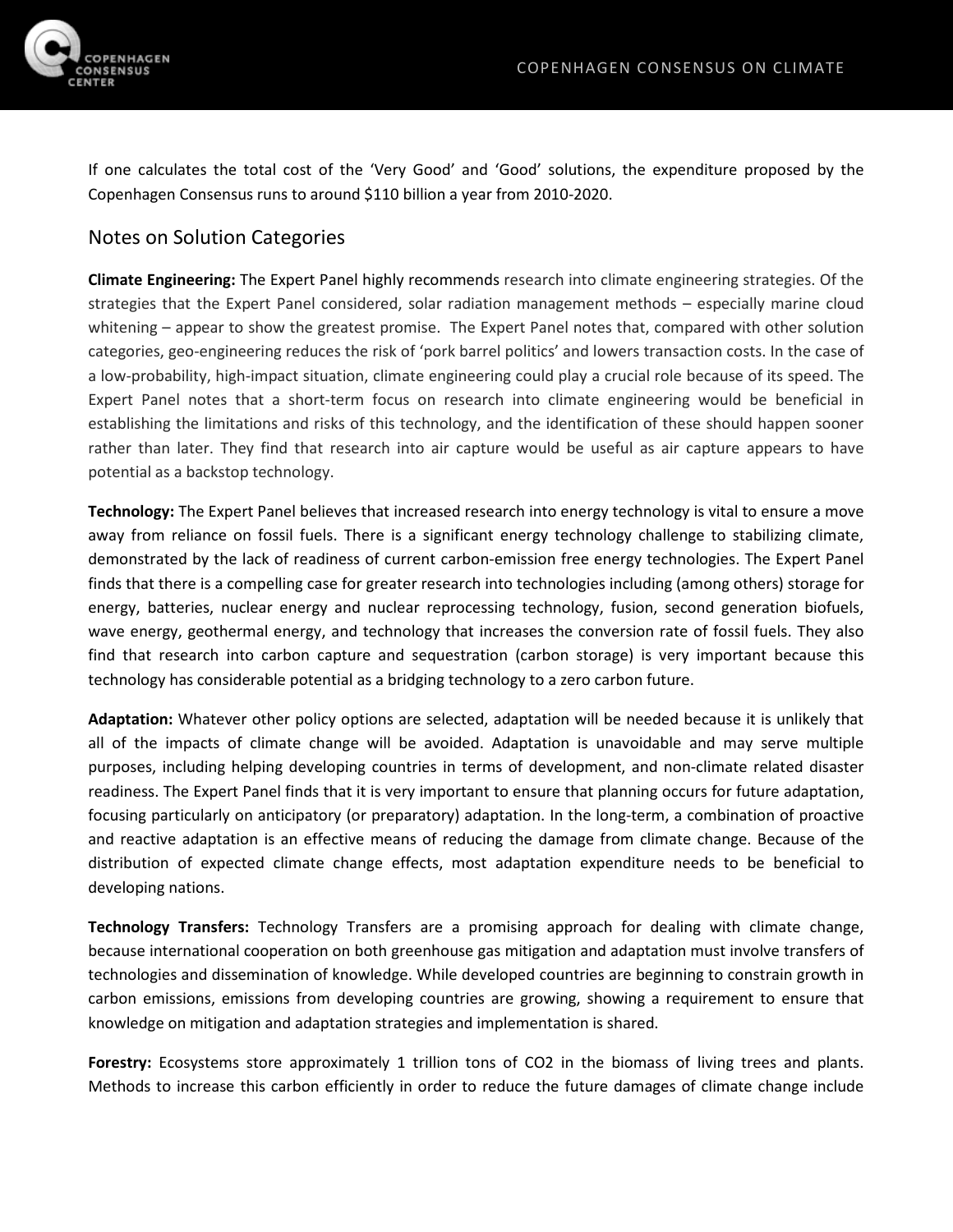

afforestation (planting old agricultural land in trees), reduced deforestation, and forest management. The Expert Panel agrees with the Analysis and Perspective Paper findings that these solutions would have benefits both in terms of reducing global warming and in terms of increasing biodiversity. The forestry solution was not given a higher ranking because this would be a relatively costly way of cutting carbon, and there are regulatory challenges relating to implementation and leakage to be overcome.

**Black Carbon Mitigation:** The Expert Panel heard that mitigating black carbon emissions would be beneficial for health improvements in developing nations as well as in climate change outcomes. However, there is a broad difference of scientific opinion regarding the role of black carbon in global warming, and the research into this field is relatively young. The non-climate, health benefits vastly outweigh the climate benefits, making it more of a health policy proposal. When looking at the proposal to reduce household black carbon emissions in the developing world, the Expert Panel found it difficult to locate large-scale, successful examples of programs, and the evidence suggests that there are acceptance and transition issues. The costs of implementing vehicular technology solutions is high comparative to the benefits. For these reasons, the Expert Panel gives solutions considered under the topic of Black Carbon Mitigation a lower ranking.

**Methane Mitigation:** Methane is a major anthropogenic greenhouse gas, second only to carbon dioxide in its impact on climate change, but is challenging to regulate and control. It has many non-point sources that can be small, geographically dispersed, and not related to energy sectors. The most important single sector emitting methane is livestock production, and the technical measures available to reduce emissions from livestock are small. The Expert Panel observes that the short-term nature of methane means that its mitigation is less relevant than other proposals to longer-run climate damage. The best options to regulate methane in livestock and agriculture would face almost insurmountable obstacles in practice. For these reasons, the solution considered under the category of Methane Mitigation was given a lower ranking. The Expert Panel notes that commercial-scale extraction of methane clathrate would pose a serious issue, as it could lead to large leakage.

**Carbon Mitigation:** The Expert Panel finds that, while a well-designed, gradual policy of carbon cuts could substantially reduce emissions at a low cost, poorly designed or overly ambitious policies could be orders of magnitude more expensive. Very stringent targets may be costly or even infeasible. The Expert Panel finds that high levels of carbon tax, in the short-term, would be a poor response to climate change. They note that the geographical spread of global warming damage – and its greater damage to developing nations – means that estimates of GDP loss should be treated with some caution, and that the low probability of high impact results from global warming should be taken into account when evaluating carbon mitigation.

In addition to the three global tax options in the Analysis Paper by Professor Richard SJ Tol, the Expert Panel finds it relevant to scrutinize the impact of a tax on developed nations only. Therefore, they have considered a scenario from the Yohe and Tol paper from Copenhagen Consensus 2008, proposing a CO2 tax on OECD nations of \$20. The Expert Panel has looked at carbon taxes, which are likely to be more efficient than a cap-and-trade scheme. The Panel notes that many politicians are opting for the latter, and that the use of such an emissions trading scheme is likely to further diminish the returns of the solutions considered here. They also conclude